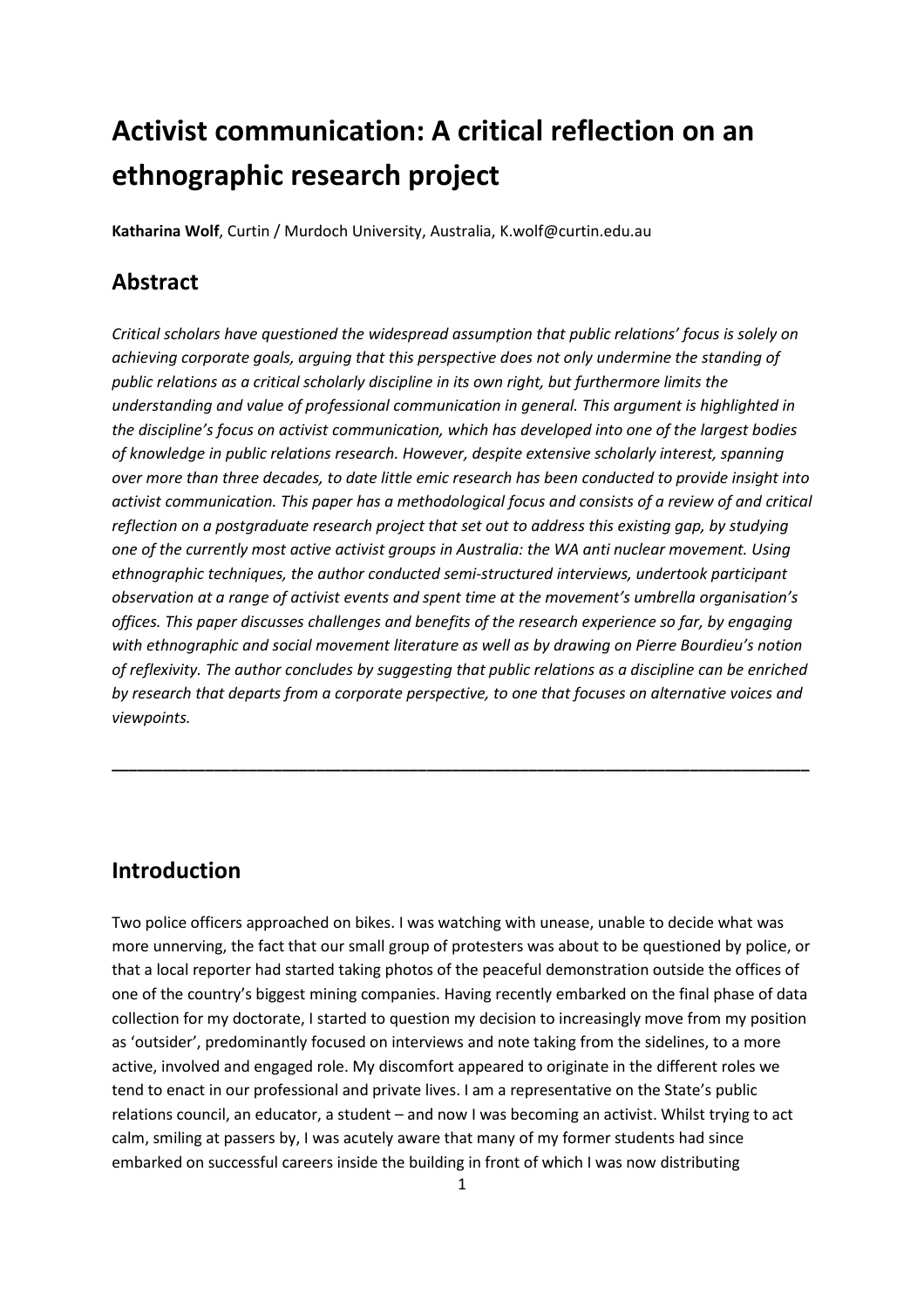information flyers. Why was I almost certain that most of them would not perceive this small group of 'active citizens' as communicators in their own right, but rather as 'trouble makers', acting in contradiction to what modern public relations stands for?

This paper provides a critical reflection on the emotional 'rollercoaster' and methodological challenges experienced whilst conducting primary research into activist communication. There are compelling reasons for the choice of study focus, most notably that over the past three decades, activism research has developed into one of the largest bodies of knowledge in public relations scholarship. However, to date the research agenda has been largely corporation-centric, whilst insight into activist communication from an emic perspective remains limited. As a result, critical scholars have increasingly emphasised the need to broaden the PR research agenda by conducting research inside activist organisations.

In contrast to the prevailing functionalist paradigm throughout PR literature, ethnographically inspired research has been widely embraced by social movement scholars (see e.g. Klandermans & Staggenborg, 2002), who have emphasised the value of participant observation as a tool to gain insight into the everyday meanings of 'doing social activism' (e.g. Lichterman, 1998; Lichterman, 2002). Here, exploratory and qualitative approaches are recognised as valuable in enabling researchers to glean insight into and gain understanding of previously largely unstudied phenomena and publics. However, qualitative scholars are confronted by significant challenges when investigating public relations in cultural and societal contexts that are 'foreign' to their own. Whilst the researcher is embarking into unfamiliar and largely uncharted territory, a number of decisions have to be made to ensure the quality of the research outcome. I argue that this is particularly relevant when studying activist organisations, which are traditionally characterised by a lack of resources and the fluid, dispersed nature of group membership. Additionally, as I was quickly to experience myself, 'public relations' is a loaded term within this context (Demetrious, 2006), with connotations for activists as a self-serving capitalist activity. Consequently, gaining and particularly maintaining access may represent a major challenge for any primary study into activist communication.

This paper has a methodological focus. My aim is to highlight and discuss both challenges and benefits of conducting ethnographic research in activist organisations, which cannot only be described as 'foreign' cultural contexts, but furthermore settings, which have traditionally been excluded from the public relations domain. Specifically, I will examine how the fluid nature of the West Australian anti nuclear movement has affected and shaped my decisions in regards to methodology, data collection and overall research design during the early stages of this PhD project.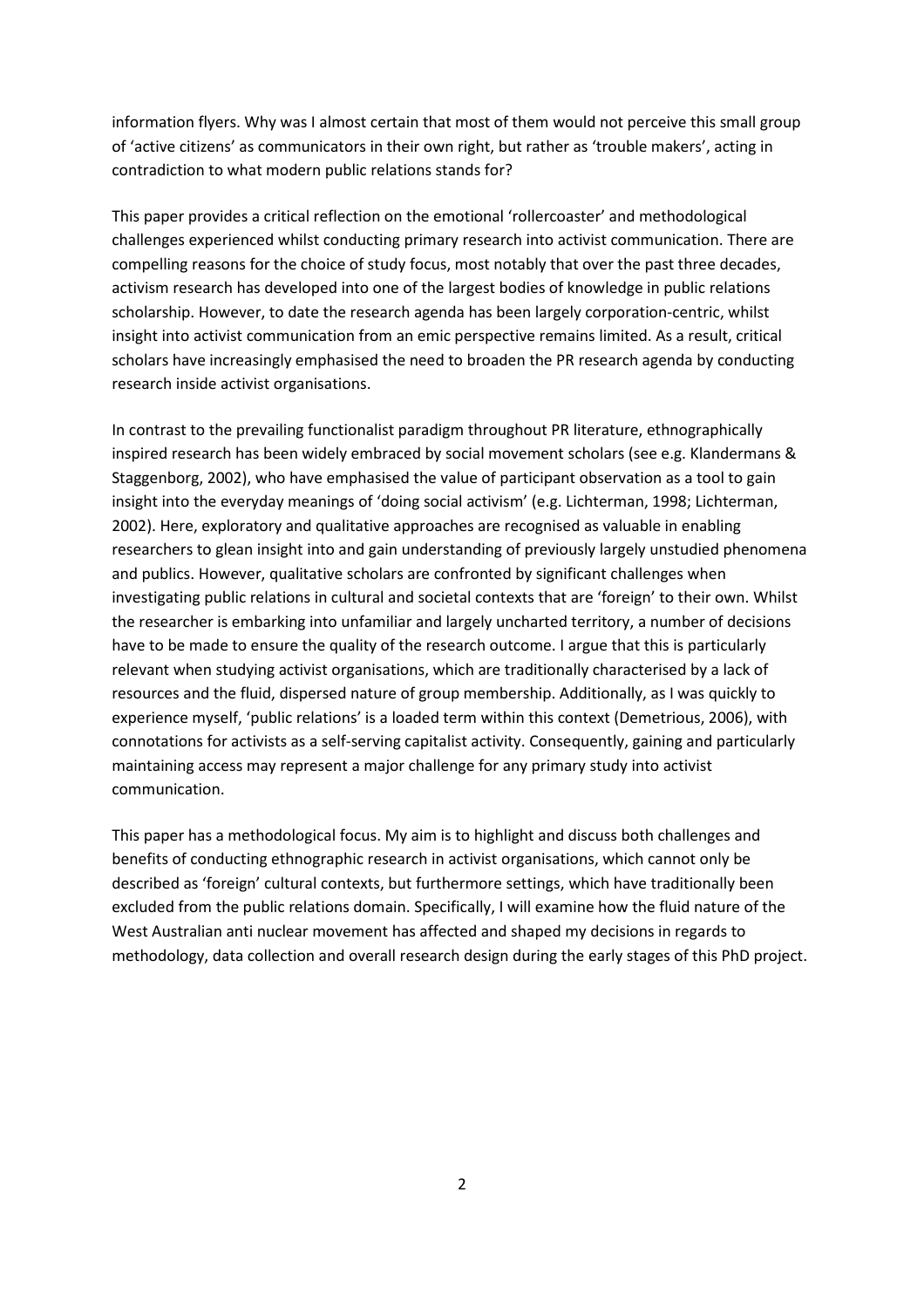#### **A brief literature review on activism research**

Activist communication and the evolution of the field of public relations have been inherently intertwined (Coombs & Holladay, 2007). As corporations have become more aware of the importance of reputation and image management from the mid 20th century onwards, activists have increasingly been perceived as obstacles, or barriers, to achieving their corporate goals. From this perspective, activists justify the existence of the corporate public relations function, by creating the need for corporate issues management and damage limitation programs (e.g. Grunig, 1986). This in turn illustrates why scholarly research into activism spans over more than three decades and represents one of the largest bodies of knowledge in public relations literature to date. As a result, despite the strong scholarly interest in activist communication, research has to date been largely limited to the corporate perspective, motivated by a focus on issues management and damage limitation (Bunting & Lipski, 2001; Deegan, 2001; Grunig, 1992; Illia, 2003; John & Thomson, 2003; Turner, 2007).

In modern western society, why is greater credence given to corporate messages than to activist communication, as evidenced in the existing research agenda and the overall focus of the public relations profession? This worldview depicts public relations as a self serving, capitalist activity, limited to the resource rich and already powerful elements within society (e.g. Beder, 2002; Burton 2008; Stauber & Rampton, 1995). However, over the past decade a critical perspective has emerged, highlighting the need for a move away from the prevailing corporation-centric, industry serving, functionalist paradigm (Dozier & Lauzen, 2000; Henderson, 2005; Holtzhausen, 2002; L'Etang, 2005; L'Etang & Pieczka, 2006; Leitch & Neilson, 2001; Motion & Weaver, 2005). Critical scholars question the widespread assumption that public relations' focus is solely on achieving corporate goals, arguing that this perspective not only undermines the standing of public relations as a critical scholarly discipline in its own right, but furthermore limits the understanding and value of professional communication in general.

A number of authors have argued that the current research agenda on activism is inherently flawed, as it largely ignores the unequal distribution of power in the activist-organisation relationship (Coombs & Holladay, 2007). To counteract this, a critical perspective on activism has slowly been emerging, with a number of scholars calling on activists to be recognised as communications experts in their own right (Hallahan, Holtzhausen, van Ruler, Vercic, & Sriramesh, 2007; Heath & Palenchar, 2009; Smith & Ferguson, 2001). Coombs and Holladay (2007) argue that activism can not only "be seen 'as' modern public relations" (p. 52), but that activists have essentially been practicing public relations for hundreds of years, long before large corporations existed (see e.g. the Heath & Waymer, 2009, case study about the Anti-Slavery Movement). By ignoring this rich history, PR scholars not only gain an incomplete understanding of activist communication, they are essentially ignoring the *public* in public relations (Karlberg, 1996).

Given the growing recognition of the one sided nature of the current activism research agenda, this project set out to address the gaps outlined above by providing rich insight into activism communication from an activist organisation's point of view, namely that of the Western Australian Anti Nuclear Movement (WA ANM). Whilst the overall research question is concerned with how the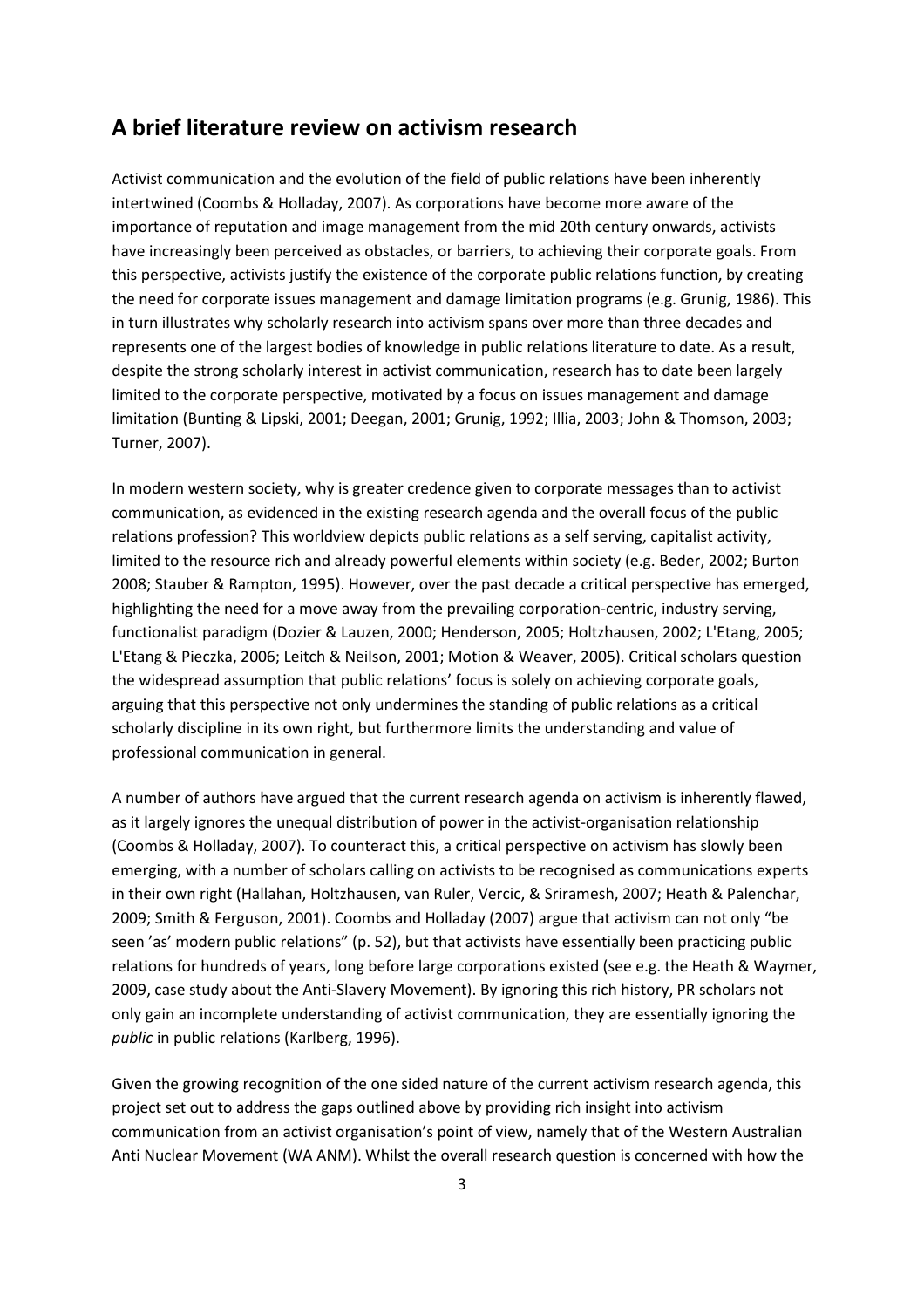WA ANM frames the uranium debate and ensures their voice contributes to public debate, the focus of this paper is on issues of access, ongoing data collection and the tensions frequently experienced in the role as participant observer. However, before moving on to discuss ethical and methodological considerations, I will be providing a brief justification for the choice of research site. This case emerged as a result of a formative study into activist communication in Western Australia, identifying the anti nuclear movement as one of the currently most active and visible groups in the State. There are a number of factors that have contributed to this:

### **The research site**

Western Australia's economy is largely driven by the extraction and processing of mineral and petroleum commodities, which makes not only a major contribution to the country's economy (Australian Bureau of Statistics, 2008), but also has a flow on effect on its population. WA's gross state product per capita (A\$70.009) is higher than that of any other state, and well above the nation's average (\$A58.606). As a result, West Australians like to refer to their state as the *powerhouse* of Australia and the major contributor that ensured the county remained largely unaffected by the 2007- 2010 global recession.

Currently, Australia has no nuclear power stations. However, uranium mining represents a major income stream. During the year 2008-2009 Australia exported over 10,000 tons of uranium oxide, with a value of over A\$1 billion (World Nuclear Association, 2010). The industry's potential is even greater, as Australia is widely recognised as possessing the world's largest uranium reserves, estimated at 23% of the known recoverable resources (World Nuclear Association, 2010). Once presumed 'dead', the nuclear industry has recently gained renewed attention, strategically positioning nuclear energy as a low carbon solution in the fight against global warming. In Western Australia, the uranium mining debate has recently gained new momentum, due to a temporary downturn in traditional mining sectors (such as iron ore and aluminium), a reversal of the long-held uranium mining ban in Western Australia in late 2008 and an increasingly pro-mining Federal Labor government. To date, Western Australia has not mined any uranium. However, changes in legislation have attracted much interest from local and international investors, resulting in Australia's activist community describing Western Australia as the *frontline* in their battle against uranium mining.

The Western Australian anti nuclear movement (WA ANM) has been a prominent voice in Australian politics and social commentary over the past four decades and has now reformed with new energy, currently representing one of the most visible and outspoken social movements in Western Australia. Whilst the current political environment and the prominent re-emergence of the anti nuclear movement arguably justify the choice of study focus, methodological decisions had to be made that suited the nature of the movement, as well as ensured the quality and rigour required for a postdoctoral thesis. This paper discusses the methodological decisions that have been made during the first stages of data collection; a series of interviews with activists in early 2009, followed by a week-long participant observation in the movement's umbrella organisation, as well as continuing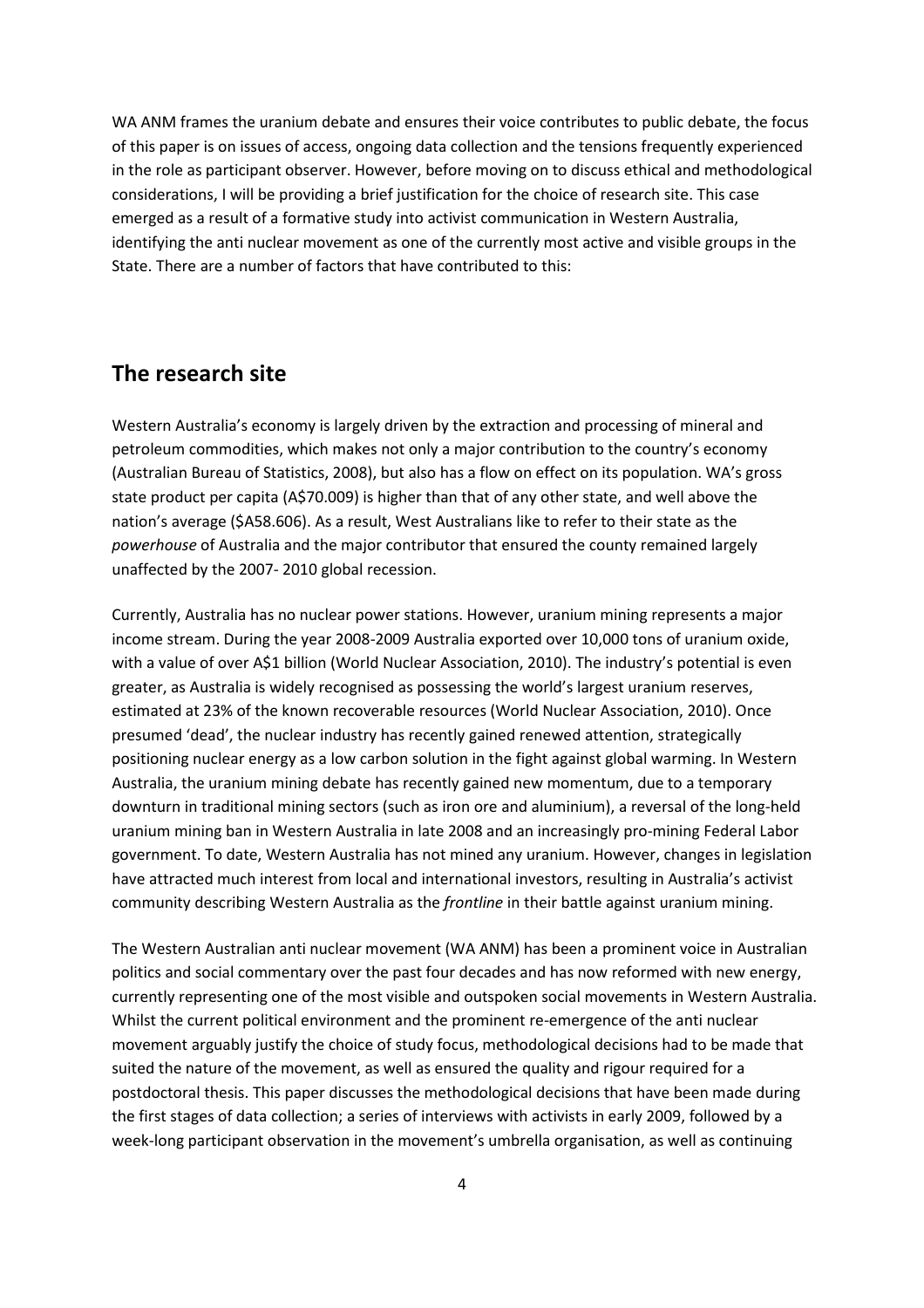participation in demonstrations, information events and other public *actions*. In doing so, the author draws on Bourdieu's notion of *reflexivity,* thereby aiming to overcome the ongoing tension between the dual role as participant and researcher. The resulting reflection has provided further direction for the final phase of data collection for this PhD project.

# **Methodology**

To overcome the scarcity of existing knowledge and insights into activist communication (particularly within the West Australian and anti nuclear context), a single case study approach was selected, with the aim "to collect 'rich', detailed information across a wide range of dimensions" (Daymon & Holloway, 2010, p. 115). The resulting study is of exploratory nature, based on predominantly ethnographic techniques, with the aim to provide emic insights into the anti-nuclear debate, and 'thick description' (Geertz, 1973) of the movement's communication efforts. A grounded theory approach was chosen for this study, as it is considered as particularly suitable for the exploration of social organisations from the participants' point of view (Glaser, 1998), in this case, through the eyes of the WA anti nuclear movement.

This research project draws on the French social scientist Pierre Bourdieu's Theory of Practice (1977), ideas on power and emphasis on reflexivity. Bourdieu's work was originally selected as theoretical framework for this study, due to his expanded meaning of capital, recognising other forms of power permeating cultural exchanges, such as knowledge and networks, beyond the traditional focus on money and property. Based on Bourdieu's Theory of Practice (1977), Western Australia can be described as a *field of struggle*, in which actors (activists, corporations, politicians) compete to maintain or challenge the status quo; in this context the perception of and attitude towards uranium mining.

Towards the end of his career, Bourdieu's interest shifted increasingly towards ethnographic methods and "everyday suffering", most notably in La Misere du Monde (Bourdieu & Accardo, 1993) (published in English under the title The Weight of the World (Bourdieu & Accardo, 1999)). Here he criticises the kind of complicity that is arguably present in public relations scholarship, reflected in the implicit assumption of an equal playing field, where the notion of a compromise or 'win win situation' is not only achievable, but also desired. (see e.g. Grunig, 1992a). According to Bourdieu, by ignoring the power and most importantly resource inequalities between activists and corporations, the researcher would be of guilty of an implicit complicity, essentially misleading readers and the wider community.

However, what has most inspired the methodological design of this study is Bourdieu's strong advocacy for the use of rigorous 'self reflective' techniques. The notion of reflexivity is at the heart of Bourdieu's work (Deer, 2008). It is a phenomenologically inspired inquiry of knowledge creation, executed via the continuous questioning of whether, how and to what extent the research process allows the subject of knowledge (i.e. the researcher) to grasp the object of his or her study in its essence (Deer, 2008).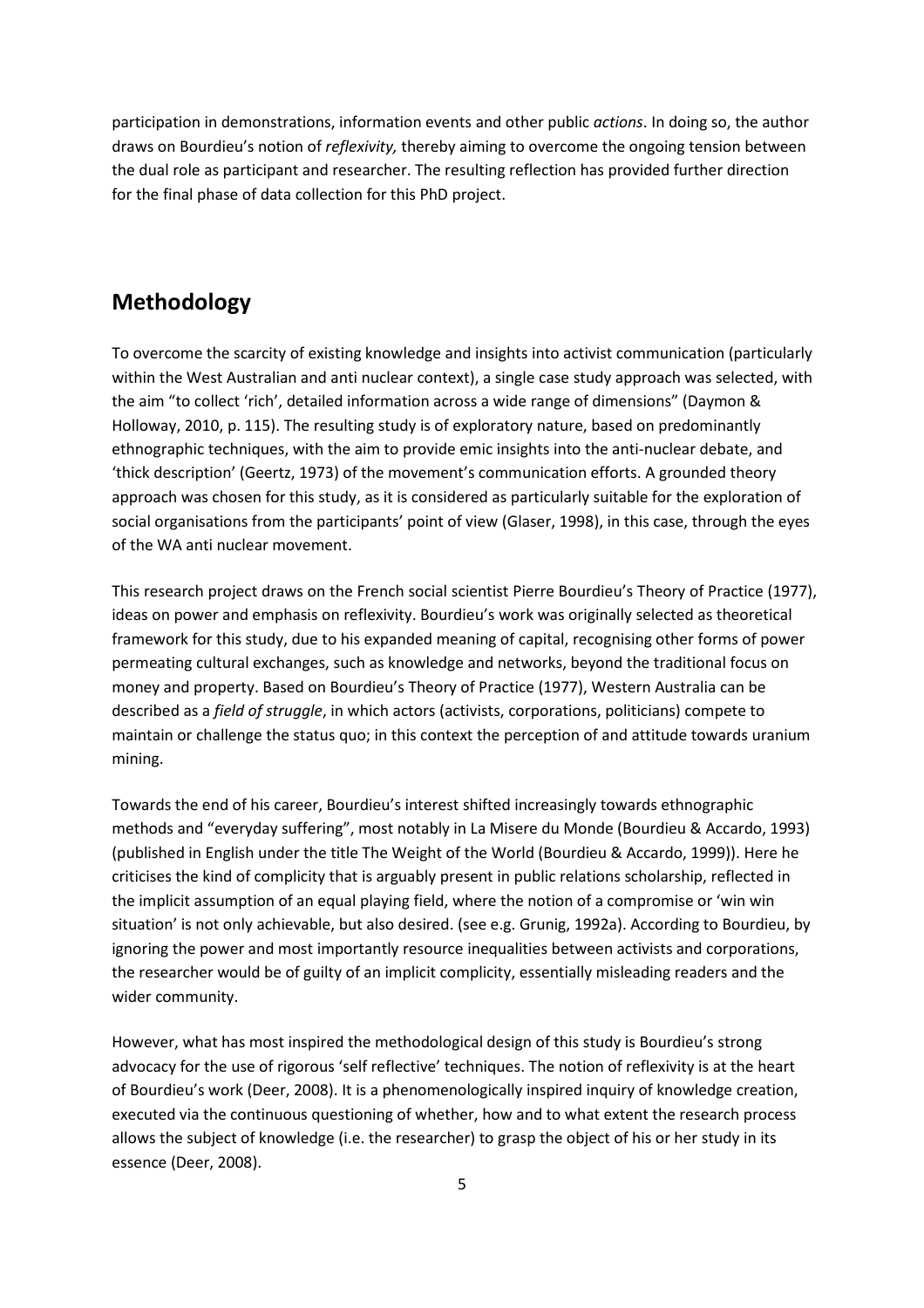# **The research project**

#### *Initial considerations*

Participant observation projects, as popular amongst social movement researchers, are traditionally associated with prolonged periods of deep immersion in a usually unfamiliar research setting (Bryman, 2008; Tedlock, 2005). However, social movements are characterised by their fluid shape and heavy reliance on volunteers. This is particularly evident in the context of the WA anti nuclear movement, which has a limited number of paid activists (1.2 full time equivalent) and continuously changing key organisers. Additionally, many anti nuclear activists are involved in a range of other, frequently connected causes, which results in varying levels of commitment and participation. During the early stages of this study I spent a week within the movement's umbrella organisation, but shortly after funding for the two campaign positions ran out and the office has since remained largely unused. Confronted by a perceived lack of structure and absence of a *base* or *home* for WA's anti nuclear activists, semi structured interviews (both with key organisers and those at the fringes of the movement) were identified as a preferred data collection method.

However, I recognise that there may be inconsistencies between what participants say they do, and what they *actually* do as part of their involvement in the anti nuclear movement. This is not necessarily a result of their secretive nature, but rather a result of limited time for reflection. Social movement researcher Lichterman (1998) illustrates, based on his own extensive research experience, how many insights can easily be misinterpreted or crucial information overlooked, if they are lacking periods of immersion in the culture of activist groups under study. In order to limit this danger and furthermore allow triangulation of results, participant observation at public *actions* (i.e. gatherings, demonstrations, events) was chosen as additional data collection method, supported by qualitative document analysis of activist documents (flyers, posters, websites, information brochures, stickers), industry publications (research reports, websites, information brochures) and media reports (on and offline, including comments in response to online news articles).

#### *Becoming active*

It soon became obvious that in order to gain meaningful insight into to movement's activists, I would have to shift the focus of my data collection techniques. Although the movement does not set out to be exclusive, its dispersed, fluid nature results in information being restricted to a core group. This makes the recruitment of appropriate, potential interviewees impossible without the support of internal 'sponsors'. If I was to gain an understanding of activist communication from an emic perspective, I had to move my focus towards participant observation and become an insider within the WA ANM network, thereby shifting my role from removed observer at public events to active participant in planning meetings and often spontaneous public 'actions'.

My positivist colleagues would argue that by changing my status from subject to object of this study I essentially *tainted* my data, thereby devaluing my results due to limited objectivity. However, it is only on reflection, by sitting down to write this paper, that I have become fully aware of how limited and distorted my understanding of the movements' efforts was, before I became an active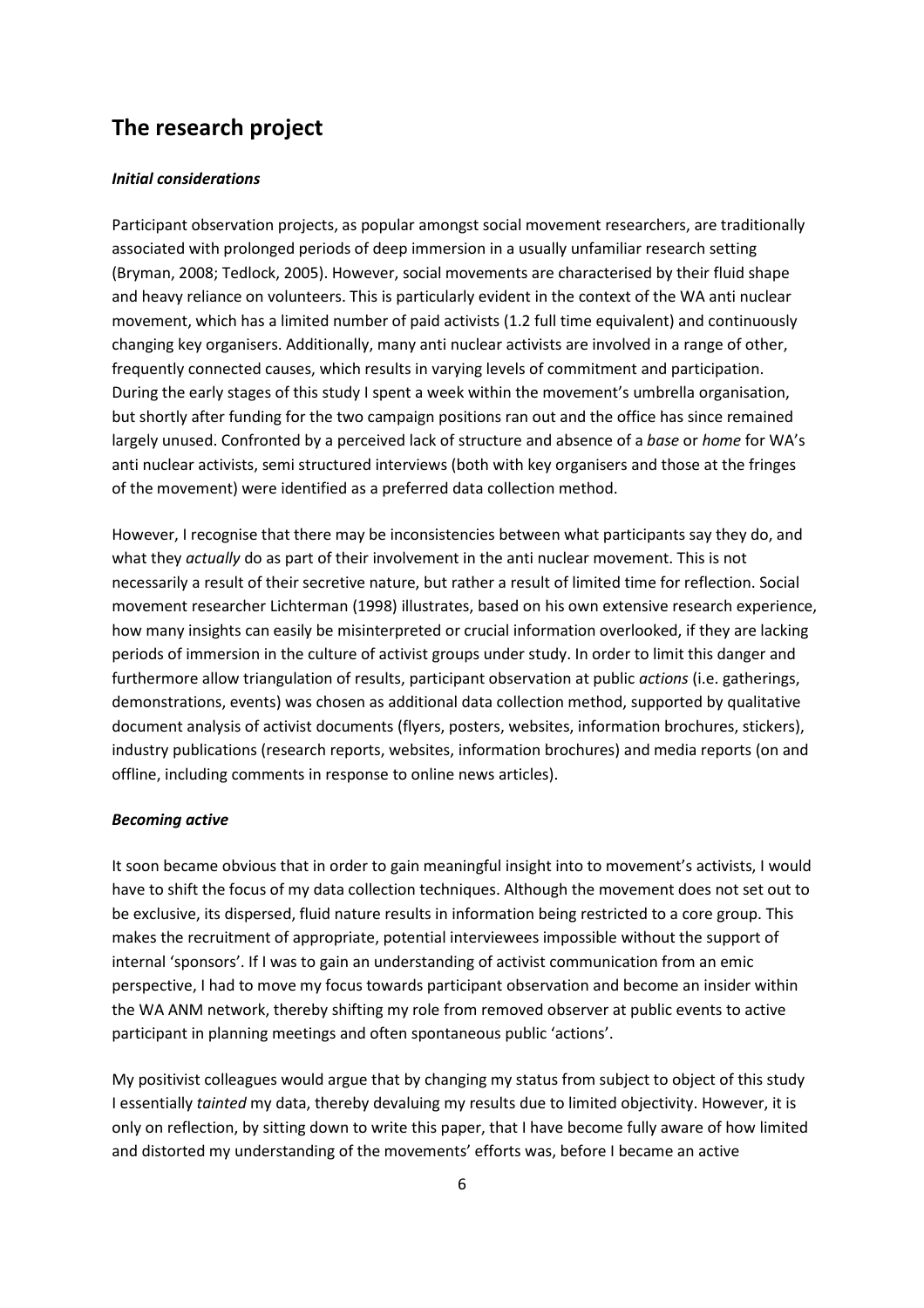participant in its activities. In the words of Tedlock (2005): "culture is emergent in human interaction rather than located deep inside individual brains or hearts" (p. 470). Interviews alone would not have been able to capture the richness of the ANM WA's language and rituals, the diversity of their activities and the extent of its local, national and international networks. Much of the internal knowledge is absorbed or passed on during informal conversations.

Bourdieu specifically emphasised the challenges involved in participant observation projects, due to the sometimes artificially close familiarisation between researcher and the *foreign* social environment. In recognising the underlying tension as participant observer, a position where the researcher is forced to be both object and subject of the study, he emphasised the epistemological importance of what he coined *participant objectivation* (Bourdieu, 2003). Bourdieu argued that this type of reflexive approach would enable researchers to both control and most crucially limit the influence of their own presence on the object of their research, for example by avoiding the danger of unconscious projection of his or her own worldview onto the understanding of the social practices that are being studied (in this case activist communication). In applying Bourdieu's ideas of reflexivity throughout this study, it is important to emphasise that he cautioned the scholarly community not to confuse the *device of reflexivity* with what he labelled "self absorbed, narcissistic reflexivity", which he accused a number of his (postmodern anthropologist) peers to indulge in (Bourdieu, 2003).

#### **Building and maintaining trust**

In his widely referenced classic "Tales of the Field", Van Maanen (1988) compares the fieldwork experience to a self imposed exile. One of the key challenges for the inexperienced postgraduate researcher is to learn how to move amongst strangers and handle a wide range of feelings, from embarrassment and isolation, to warmth, enjoyment and even a sense of adventure. *Trust* emerged as a crucial factor in ensuring the quality and ultimately the success of this research project. Whilst social movements like the WA ANM are generally welcoming, accepting and highly tolerant of cultural and socioeconomic differences, my role as researcher and professional association with a resources industry aligned university resulted in some level of suspicion by participants. Additionally, my working background in public relations and prominent involvement with the national public relations institute equally raised some questions (and potentially concern) amongst activists, based particularly on the loaded nature of the term 'public relations'. Corporate infiltration of activist organisations is not uncommon (see e.g. Burton & Hager, 2000; Stokes & Rubin, 2010) and consequently the perceived threat of infiltration by corporate *spies* was raised - although never directly aimed at me - on a number of occasions. As most activist actions are public events, limited access and lack of trust would not automatically exclude me from observing activist activities in public spaces. However, the time sensitive, often disruptive nature of public actions denotes that acts of public disobedience are not advertised publicly. Instead, notification is restricted to a core group of activists. Without internal support and WA ANM sponsors, access to regular planning meetings, workshops and even public *actions* could be limited or nonexistent. As a participant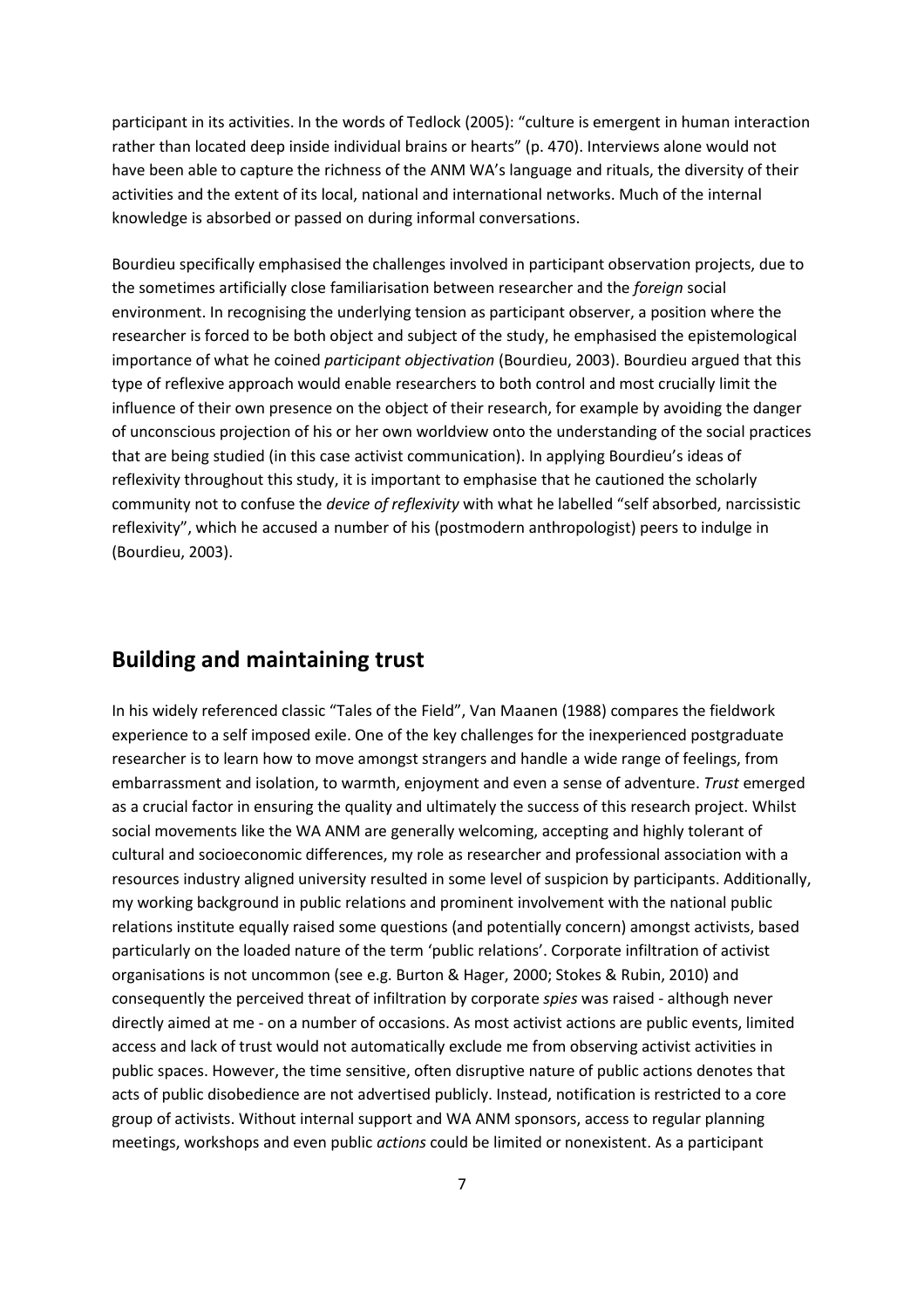observer it has been crucial for me to belong to the relevant mailing lists and social media information outlets. However, once obtained, access is not guaranteed. During the past two years of data collection WA ANM key organisers have changed frequently as activists move interstate, take up other positions or simply decrease their level of involvement. Consequently, trust needs to be reestablished over time. Simultaneously, any doubt about the genuine nature of my research focus may at any time result in immediate withdrawal of access by means of my removal from the organisation's internal information networks, or in Van Maanen's (1988) words "possible deportation".

As much information is direct and increasingly via electronic media (e.g. emails, text messages, social media) the question that arises is: As researcher, would I actually know if I had been excluded from some conversations? It may not be obvious to any bystander or complete outsider, but after months of involvement I have come to realise that as a researcher I will never be able to become a *true* insider. I might be on the right mailing list, but I will always remain positioned slightly off centre. This casts doubt on the premise that even a highly engaged participant observer may ever be able to glean a complete picture of a research setting. All I can realistically aim for is a snapshot of this particular activist subculture at the time of data collection.

#### **Obtaining consent**

As required by institutional research approval processes, the ethical framework for this study was aligned with the Australian Research Council's (ARC) National Statement on Ethical Conduct in Human Research, which requires researchers to reflect upon potential risks to participants. The national guidelines are published on the website of the National Health and Medical Research Council, which illustrates the document's focus on clinical research methods. Qualitative research methods are addressed separately, covering approximately three of the 98 pages in the document. The fluid structure of social movements, and in particular the flat, dispersed nature of the ANM WA, provide a number of challenges when aiming to meet requirements by largely positivistic orientated institutional and national research guidelines. For example, the university's ethics committee required written endorsement of my project by a decision maker, who was impossible to recruit, as the ANM WA is a collective of individuals, which has historically relied on consensus based decision making.

My research proposal was discussed in length at one of the weekly *action meetings* and verbally endorsed, based on trust in both my intentions as researcher and movement participant, with the unspoken knowledge, that this could be withdrawn at any time. Aware of the dilemma I was confronted with, the minute taker eventually offered to sign off on the record of the meeting. Despite its positivistic focus, the ARC's National Statement acknowledges that "in some circumstances consent may be implied by participation" (Australian Government, 2007, p. 28*).* The UK Economic and Social Research Council takes this idea further, by noting that in some participatory research "formalised or bureaucratic ways of securing consent should be avoided in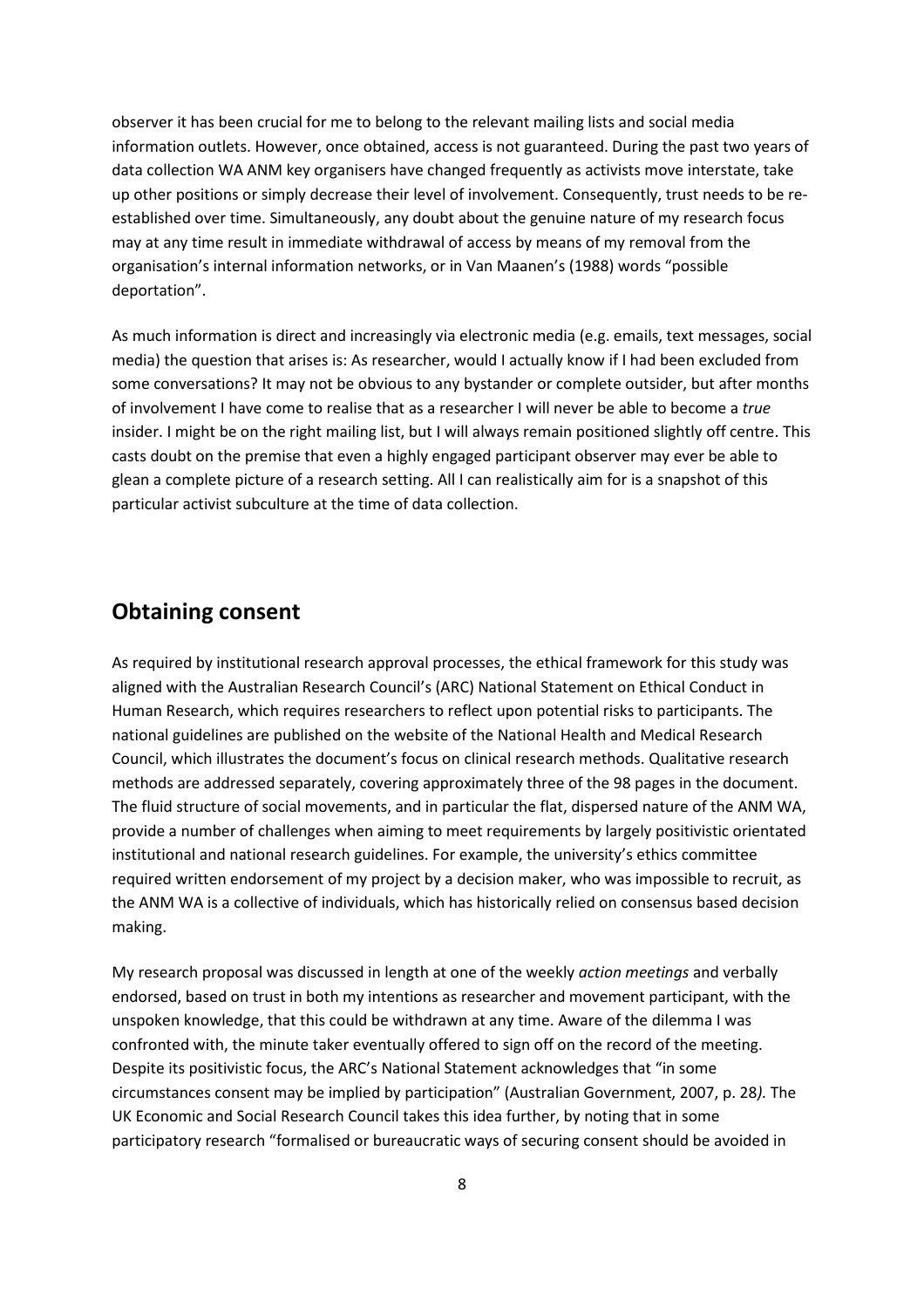favour of fostering relationships in which ongoing ethical regard for participants is to be sustained" (2005). This recognises that in some circumstances it can be challenging, or arguably even counterproductive, to obtain written consent. During the early stages of this project my main focus was on gaining an understanding of activism in WA, to establish trust and recruit potential participants, who could help shape the design of the overall study. Interpretive researchers (e.g. Daymon & Hodges, 2009) have emphasised that this involvement in and familiarisation with the field is crucial to the overall success of a scholarly study. Particularly during this period I noticed that many conversations emerged serendipitously at public actions, which made it impossible to distribute information sheets. Many activists were enthusiastic to engage and share their ideas, but appeared to shy away from the formalised interview process, concerned about time implications and doubt about the value of their potential contribution. Ethics guidelines fail to acknowledge this perceived risk of *losing face* and the extent to which research procedures may disadvantage already resource (particularly time) poor social movements. This experience further directed my increased focus on participant observation and informal conversations in a relaxed atmosphere, such as at actions and before/after meetings,

#### **When friendship gets in the way**

As my involvement intensified, I got to know individual activists and consequently engaged in many conversations that became increasingly private. I started to care about people, became interested in their personal lives and on a number of occasions felt myself slipping into a position where I was enjoying myself as member of a dynamic, enthusiastic and caring community, as opposed to remaining the objective researcher who is neutrally observing events from the sidelines. As participant I became involved in administrative duties, distributed information flyers during demonstrations, contributed to planning meetings and dressed up as part of public actions. This tension between my role as insider and research commitment as outsider increased as the study progressed.

Angrosino (2005) argues that membership orientated researchers are by definition intrusive, which does not have to be negative per se. However, I cannot pretend that I am not impacting on the research setting. Essentially, I am no longer the subject, but have started to become an object of my own study. Intensified personal involvement meant that I wanted to offer in exchange for the time and access I had been provided with. As lecturer in public relations it is only natural for me to provide advice in regards to media relations, event planning and creative execution. Without undervaluing activists' expertise, my involvement in shaping the direction of WA ANM activities – however small my contributions may have been – raises concern of how much I – as participant observer – am influencing the actual outcome of my own study.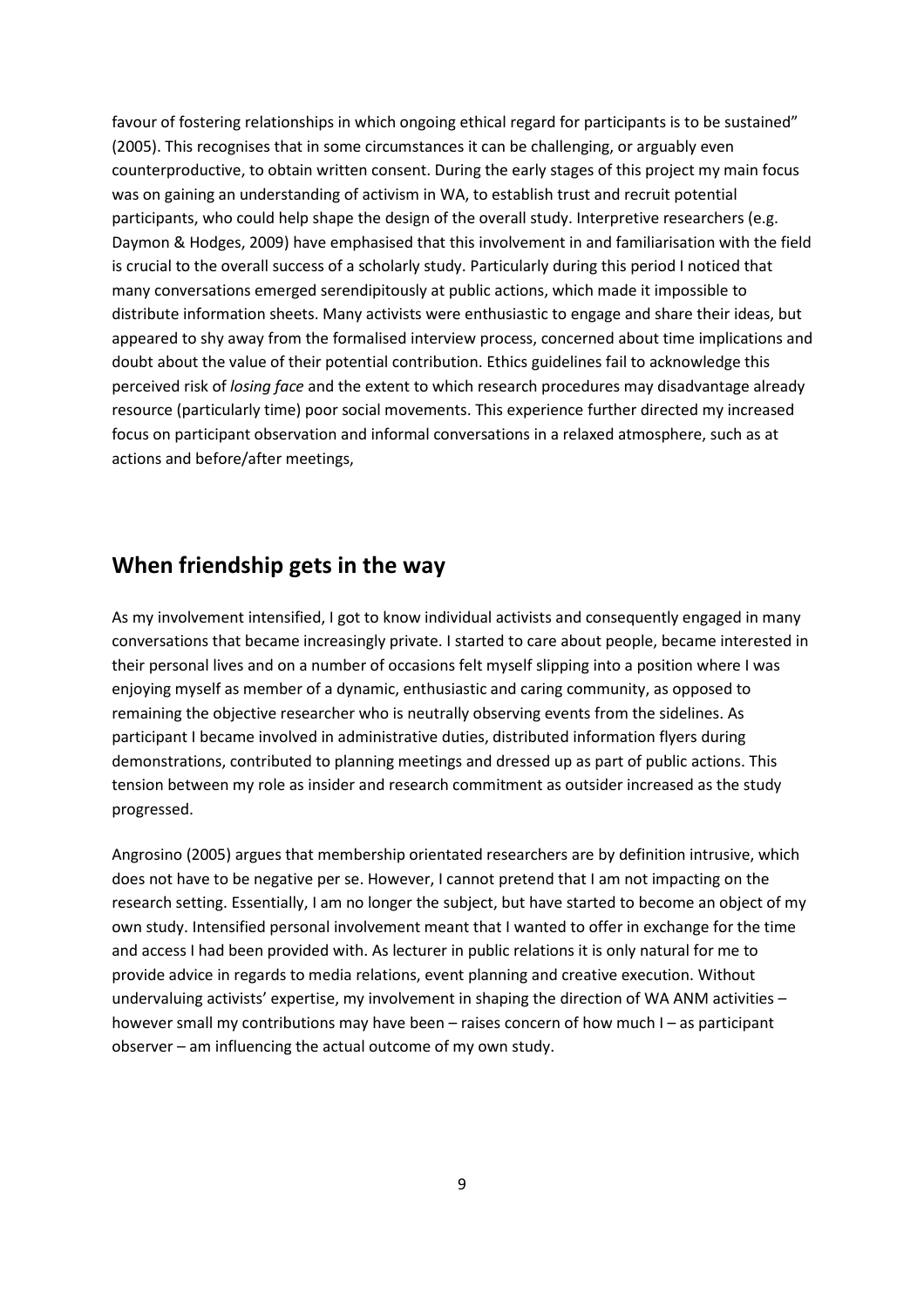#### **From observer as participant to participant observer**

Gold's (1958) classic typology identified four participant observer roles, however, I found that as researcher I was not strictly limited to one of these, but instead adopted different roles at different times. Whilst I set out as *observer as participant*, I increasingly felt myself moving into a *participant as observer* role. As I continued to subscribe to movement newsletters, follow activists' updates, reflections and commentary on social media and particularly during periods of intense observations, I found it gradually more difficult to exclusively focus on my professional role as researcher. I needed to strike a balance, in what Thome (1979) describes as problematic: "a dialectic between being an insider, a participant in the world one studies, and an outsider, observing and reporting on that world" (p. 73). Finding this balance is fundamental for the collection of rich data in social movement research (Blee & Taylor, 2002), avoiding what Bryman (2008) refers to as "going native" (p. 412), i.e. facing the risk of gradually acquiring the same worldview as participants.

On one hand, I was engaging in a conversation, keen to provide the other person with my full attention. However, my role as researcher required me to simultaneously store facts and quotes for my reflective memos, scan the environment for other noteworthy occurrences or insights, and possibly take mental notes of body language. Whilst doing this, I had to ensure to be an engaging conversationalist, keeping the conversation going and provide intelligent responses. At times I found it difficult to pay attention to what was being said, feeling myself drifting away, absorbed in my mental notes.

# **Autobiographical reflections**

Bourdieu questioned the notion of objective ethnography, arguing that as researchers we always bring elements of ourselves into the study. He therefore highlighted the need to clarify the researcher's own thoughts, positioning and practice in relation to the field of study (see e.g. Bourdieu, 1988). In the context of this study, his notion of *participant objectivation* encouraged me to reflect on my own relationship to the subject of study, i.e. the anti nuclear movement. The focus for this study was initially chosen based on my scholarly interest in activist communication, coupled with identifying the WA anti nuclear movement as a *hub of increased activity* during an early formative study into activism in Western Australia. However, on reflection I noticed that as I became involved, engaged in *actions*, conducted interviews and established friendships, I increasingly overlooked my own background, education and worldview, which I was inevitably drawing on to make sense of the research setting. As Rabikowska (2010) concluded at the end of her research into street life in London: "the presence of the researcher and her own autobiography affect the results of research […..] articulation as much as execution of research is always subjective" (p. 58).

My education and background emerged as key factors that impacted on both my study design and interpretation of findings. Despite working in a largely positivist-orientated business faculty, my undergraduate education in media, cultural and communication studies influenced the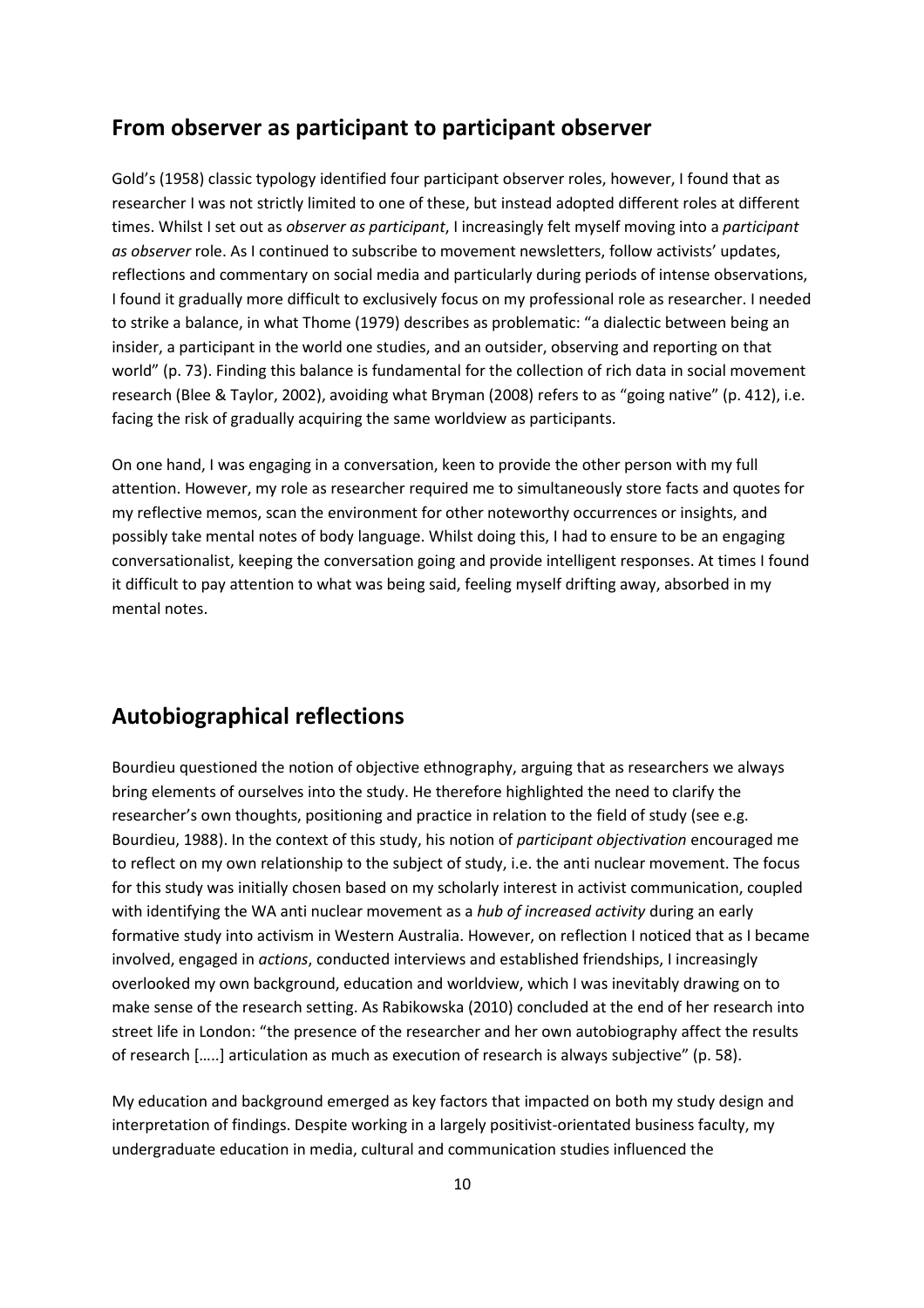methodological choices as well as my interest in the activist perspective. At the same time, my industry experience in public relations tempted me to underestimate the movement's communication and strategic abilities, predominantly based on their lack of subject specific terminology and sophisticated tools. Based solely on interviews and observation of public events, I would have been tempted to dismiss the notion of activists as communication experts in their own right. The complexity of their actions only emerged as the results of intense participation and reflection on my experience within the movement.

An invitation to "share my story" about 12 months into my study unexpectedly made me aware that my connection to the movement may have been stronger than initially anticipated. Growing up in 1980s Germany, I had witnessed the widespread fear that drifted across Europe as a result of the 1986 Chernobyl Nuclear Power Plant explosion in the Ukraine that eventually resulted into the emergence of a very vocal German anti nuclear movement. As such, I arguably had been in closer contact with the nuclear industry than most Australians, a fact that I remained unaware of for a crucial part of my data collection.

#### **Discussion**

The social movement scholar Lichterman (1998) described the participant observation process as an opportunity to "get to experience the same exhilaration, frustration, and awkwardness as activists we study" (p. 401). The participation element has kept me motivated; however, it is also an easy distraction. So far, the research experience has been equal to a rollercoaster ride of emotions, but as you make friends and become committed it becomes increasingly difficult to 'jump off', complete the data collection phase and move on to the analysis.

Despite the limitations discussed over the previous pages, the participant observation experience has provided me with unique insights. A number of working hypotheses that I developed as a result of my interviews were challenged during informal conversations and observations during events. Trust has emerged as a crucial factor in not only ensuring the quality of this study, but in gaining and maintaining access. I believe that the focus on relationship building and largely informal research approaches during the first two data collection phases have enabled participants to build a level of trust in me as a researcher, my project and ultimately my intentions, which will hopefully impact on the quality of insights gained during the final phase of data collection.

However, based on my continuous observation and reflection, I question if any researcher will ever be able to claim a position as a genuine and fully respected participant. As participant observer I have been constantly drawn between my role as committed, immersed and engaged insider and the professional pressure to act as an objective, observant and dispassionate outsider. I furthermore question if a participant observer would always know if he or she was excluded from selective information. This tension, alongside the underlying fear of (sudden) access withdrawal, has been a constant companion throughout the research journey to date. As raised by Daymon and Hodges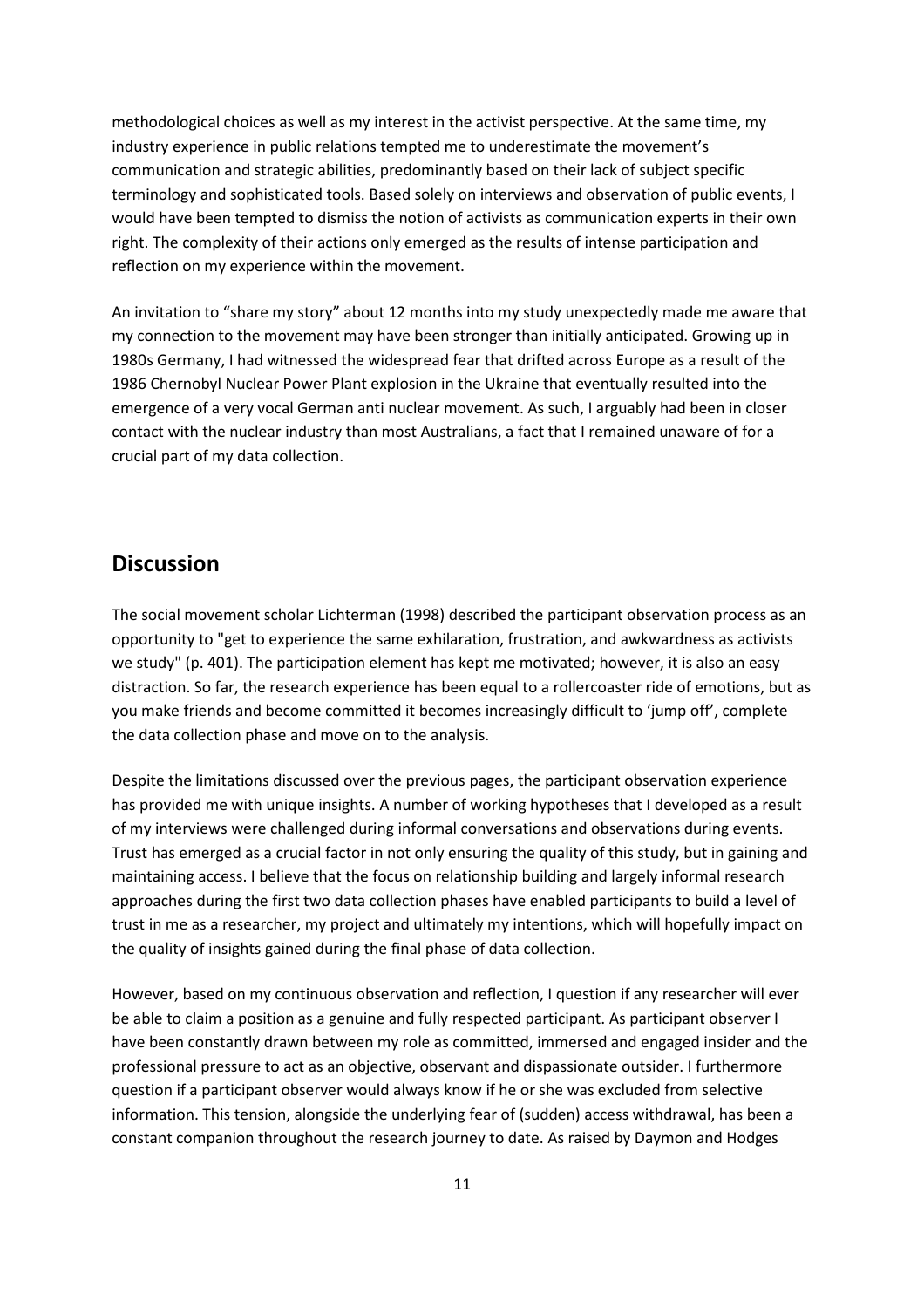(2009), I query if despite the best intentions, relationships between researchers and participants can ever be *wholly genuine*, or if they always remain "somewhat instrumental and exploitative" (p. 432).

In echoing Rabikowska's (2010) observations, I argue that any research project - interpretive or positivist - is always influenced by the presence of the researcher's past. However, as scholars we rarely take the time to reflect on why we chose a particular topic, perspective, method or approach to analysis. During the course of this study I have worn numerous *hats:* I am a lecturer at a resources orientated university, who has seen many of my past students move into roles in the profitable mining industry. I am a former PR practitioner, consultant and active member of the Public Relations Institute of Australia. I am a PhD student and researcher. However, I am also a daughter and wife. I may enact different roles at different times, however, I will never be able to evade my subconscious past.

It took Bourdieu much of his professional career to master the concept of participant objectivation. Eventually, he criticised many of his own earlier attempts, raising the question if true objectivation can be achieved alone. This highlights the importance of academic supervisors, relationships with participants and discussions with peers, who can help postgraduate students to questions presumptions and predispositions, as well as overcome personal challenges associated with the research experience.

### **Conclusion**

This paper has highlighted the benefits and discussed the challenges of an ethnographic inspired public relations research project, as well as highlighted the potential advantages of using less formalised approval processes, particularly during the early stages of an exploratory study. The dual role as researcher and participant can be challenging, but equally rewarding. By exploring the insight of an activist organisation, I have been able to gain rich, unique insights into and understanding of communication that are impossible to gain from the corporate perspective that characterises much of public relations research to date.

The notion of reflexivity has been largely ignored in PR scholarship. Despite the unquestionably close relationship between researcher and participants in interpretive studies, I argue that it is impossible for any researcher – interpretive or positivist – to fully dismiss the (unconscious) influence of his or her past and its influence on methodological, design and interpretive decisions. By reflecting on my own experience, background and knowledge, as well as the objectives of this research project, I query if relationships between researchers and participants can ever be described as entirely *genuine.* This is an aspect I aim to explore further during the next phase of this study. Like any ethnographic project, this study can only ever aim to be authentic in that the researcher stepped out of day to day role as lecturer into self imposed exile amongst a group of previously unknown activists in an attempt to shine light on an *alien community*. Despite increasingly active participation in the anti nuclear activist community, there is an ever present risk of applying my own worldview, experiences and background, as ultimately I lack the extensive history and long standing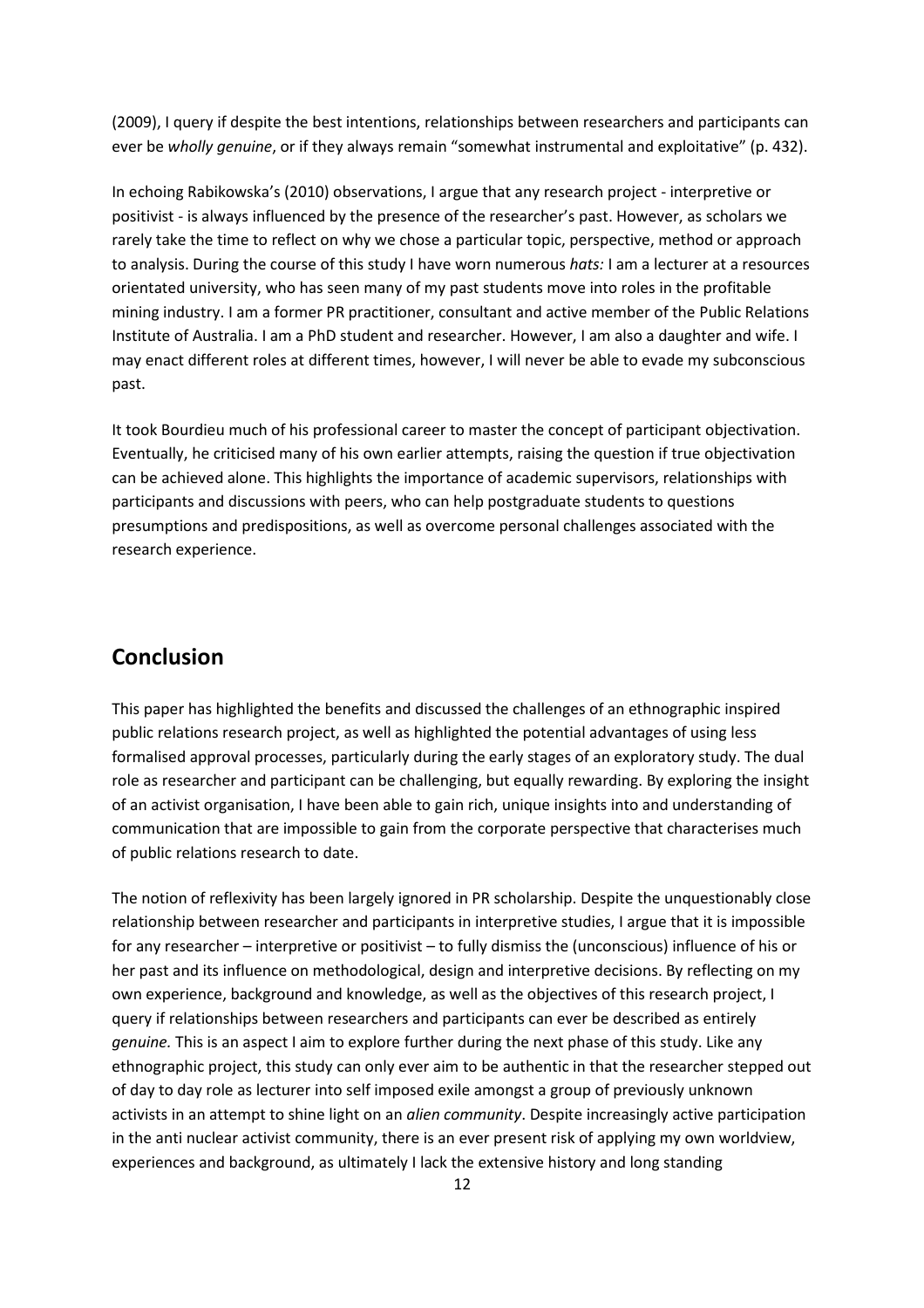involvement to be classified an insider or 'native'. As Van Maanen emphasises in his classic Tales of the Field (1988), culture does not exist in a vacuum, it is intangible. Equally, activist culture only becomes visible via engagement and the researcher's writing process. Despite taking precautions like continuing to draw on Bourdieu's concept of reflexivity, to increase the accuracy and worth of the findings, I have to acknowledge that the final results of this study will only ever be one version or way of interpretation. The author therefore encourages the use of more ethnographic projects within the activism communication context, therefore enabling researchers to compare insights, discuss interpretations and exchange theories.

Whilst the fluid, dynamic nature of the WA ANM guided my methodological choices and the design of this study, I recognise that research decisions are frequently driven by institutional preferences and industry demands. However, as scholars we are not only effectively ignoring the public in public relations (Karlberg, 1996), we are also gaining a very limited, one sided understanding of communication practices, in this case, activist communication. Social scientist (e.g. Bourdieu & Accardo, 1999; Tedlock, 2005) have embraced ethnography from a humanistic perspective, grounded in a commitment to serve the communities in which their research is being carried out, whilst the majority of public relations scholars appear to continue the focus on the corporation centric agenda. I therefore encourage PR scholars to shift the boundaries of public relations research by undertaking more research from within organisations, thereby revealing alternative communication practices and challenging community perceptions of the profession's role in society.

### **References**

Angrosino, M. V. (2005). Recontextualizing observation: Ethnography, pedagogy, and the prospects for a progressive political agenda. In N. Denzin & Y. S. Lincoln (Eds.), *The Sage handbook of qualitative research* (Vol. 3, pp. 729-745). Thousand Oaks, CA: Sage Publications.

Australian Bureau of Statistics. (2008). *Australian economic indicators* (No. 1350.0). Canberra, ACT: Author. Retrieved from http://www.ausstats.abs.gov.au/ausstats/subscriber.nsf/0/34CE7FFF9776F3F1CA2574B30017 CFB2/\$File/13500\_sep%202008.pdf

- Australian Government. (2007). *National statement on ethical conduct in human research*. Canberra, ACT: National Health and Medical Research Council. Retrieved from http://www.nhmrc.gov.au/\_files\_nhmrc/file/publications/synopses/e72-jul09.pdf
- Beder, S. (2002). *Global spin: The corporate assault on environmentalism*. Melbourne, Australia: Scribe Publications.
- Blee, K. M., & Taylor, V. (2002). Semi-structured interviewing in social movement research. In B. Klandermans & S. Staggenborg (Eds.), *Methods of social movement research* (pp. 92-117). Minnesota, USA: University of Minnesota Press.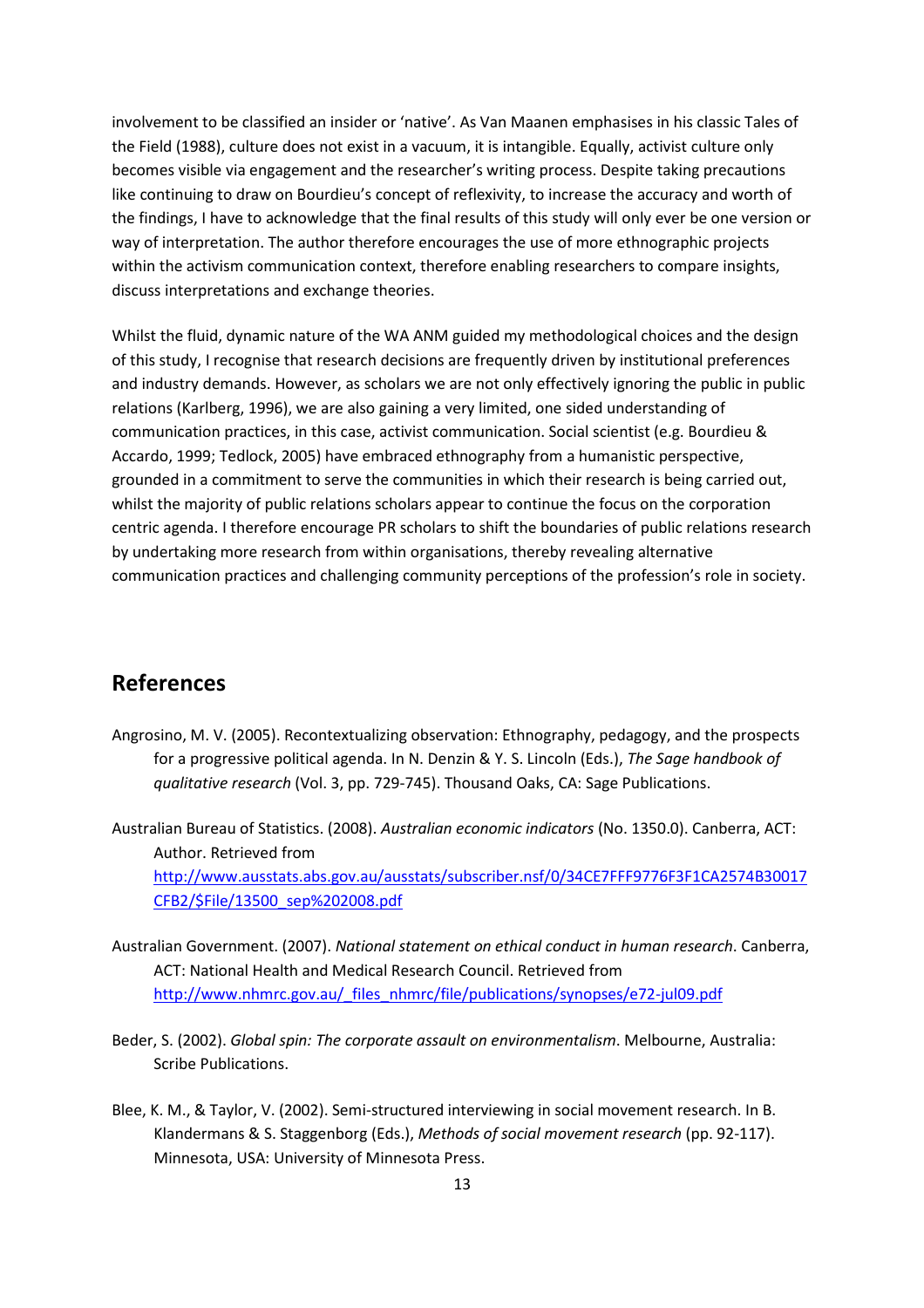- Bourdieu, P. (1977). *Outline of a theory of practice* (R. Nice, Trans.). Cambridge, UK: Cambridge University Press.
- Bourdieu, P. (1988). *Homo academicus* (P. Collier, Trans.). Cambridge, UK: Polity Press.
- Bourdieu, P. (2003). Participant objectivation. *The Journal of the Royal Anthropological Institute, 9*(2), 281-294.
- Bourdieu, P. & Accardo, A. (1993). *La misère du monde*. Paris: Editions du Seuil.
- Bourdieu, P., & Accardo, A. (1999). *The weight of the world Social suffering in contemporary society*  (P. P. Ferguson, Trans.). Cambridge, UK: Polity Press
- Bryman, A. (2008). *Social Research Methods* (3rd ed.). New York, NY: Oxford University Press.
- Bunting, M., & Lipski, R. (2001). Drowned out? Rethinking corporate reputation management for the Internet. *Journal of Communication Management, 5*, 170-178.
- Burton, B., & Hager, N. (2000). Secrets and lies: The Anatomy of an anti-environmental PR campaign. Monroe, ME: Common Courage Press.
- Burton, R. (2008). When corporations want to cuddle. In R. Burton (Ed.), *Inside spin: The Dark underbelly of the PR industry* (pp. 158-186). Crows Nest, UK: Allen & Unwin.
- Coombs, W. T., & Holladay, S. J. (2007). *It's not just PR: Public relations in society*. Oxford, UK: Wiley-Blackwell.
- Daymon, C., & Hodges, C. (2009). Researching the occupational culture of public relations in Mexico. *Public Relations Review, 35*, 429-433.
- Daymon, C., & Holloway, I. (2010). *Qualitative research methods in public relations and marketing communications* (2nd ed.). Oxon, UK: Routledge.
- Deegan, D. (2001). *Managing activism: A Guide to dealing with activists and pressure groups.*  London, UK: Kogan Page.
- Deer, C. (2008). Reflexivity. In M. Grenfell (Ed.), *Pierre Bourdieu: key concepts* (pp. 199-212). Stocksfield, UK: Acumen Publishing Limited.
- Demetrious, K. (2006). Active voices. In J. L'Etang & M. Pieczka (Eds.), *Public relations. Critical debates and contemporary practice* (pp. 93-107). Mahwah, NJ: Lawrence Erlbaum Associates.
- Dozier, D. M., & Lauzen, M. M. (2000). Liberating the intellectual domain from the practice: Public relations, activism, and the role of the scholar. *Journal of Public Relations Research, 12*, 3-22.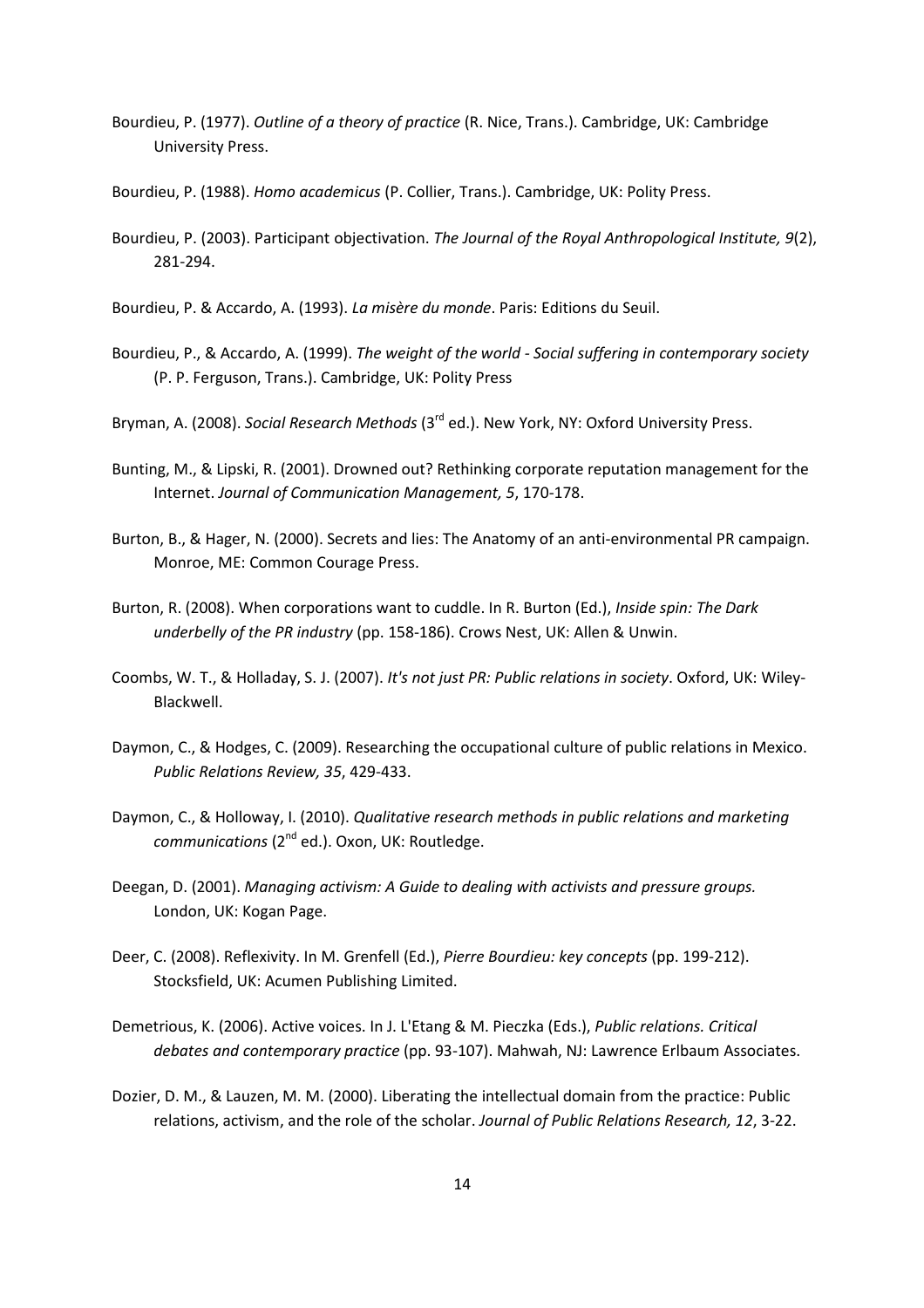- Economic and Social Research Council. (2005). Research ethics framework. Retrieved from http://www.esrcsocietytoday.ac.uk/ESRCInfoCentre/Images/ESRC\_Re\_Ethics\_Frame\_tcm6- 11291.pdf
- Geertz, C. (1973). Thick description: Toward an interpretive theory of culture in the interpretation of cultures: Selected essays. New York, NY: Basic Books.
- Glaser, B. G. (1998). *Doing grounded theory: Issues and discussions.* Mill Valley, CA: Sociology Press.
- Gold, R. L. (1958). Roles in sociological field observations. *Social Forces, 36*, 217-223.
- Grunig, J. E. (1992a). *Excellence in public relations and communication management*. Hillsdale, N.J.: Lawrence Erlbaum Associates.
- Grunig, L. A. (1986). *Activism and organizational response: Contemporary cases of collective behavior*. Paper presented at the Association for Education in Journalism and Mass Communication, Norman, OK.
- Grunig, L. A. (1992). Activism: How it limits the effectiveness of organizations and how excellent public relations departments respond. In J. E. Grunig & D. M. Dozier (Eds.), *Excellence in public relations and communication management* (pp. 503–530). Hillsdale, N.J.: Lawrence Erlbaum Associates.
- Hallahan, K., Holtzhausen, D., van Ruler, B., Vercic, D., & Sriramesh, K. (2007). Defining strategic communication. *International Journal of Strategic Communication, 1*, 3-35.
- Heath, R. L., & Palenchar, M. J. (2009). *Strategic Issues Management* (2<sup>nd</sup> ed.). Thousand Oaks, CA: Sage Publications.
- Heath, R. L., & Waymer, D. (2009). A Case study of Frederick Douglass'"Fourth of July Address". In R. L. Heath, E. L. Toth & D. Waymer (Eds.), *Rhetorical and critical approaches to public relations II*  (pp. 195-215). New York, NY: Routledge.
- Henderson, A. (2005). Activism in" Paradise": Identity management in a public relations campaign against genetic engineering. *Journal of Public Relations Research, 17*, 117-137.
- Holtzhausen, D. R. (2002). Towards a postmodern research agenda for public relations. *Public Relations Review, 28*, 251-264.
- Illia, L. (2003). Passage to cyberactivism: How dynamics of activism change. *Journal of Public Affairs, 3*, 326–337.
- John, S., & Thomson, S. (2003). *New Activism and the Corporate Response.* New York, NY: Palgrave Macmillan.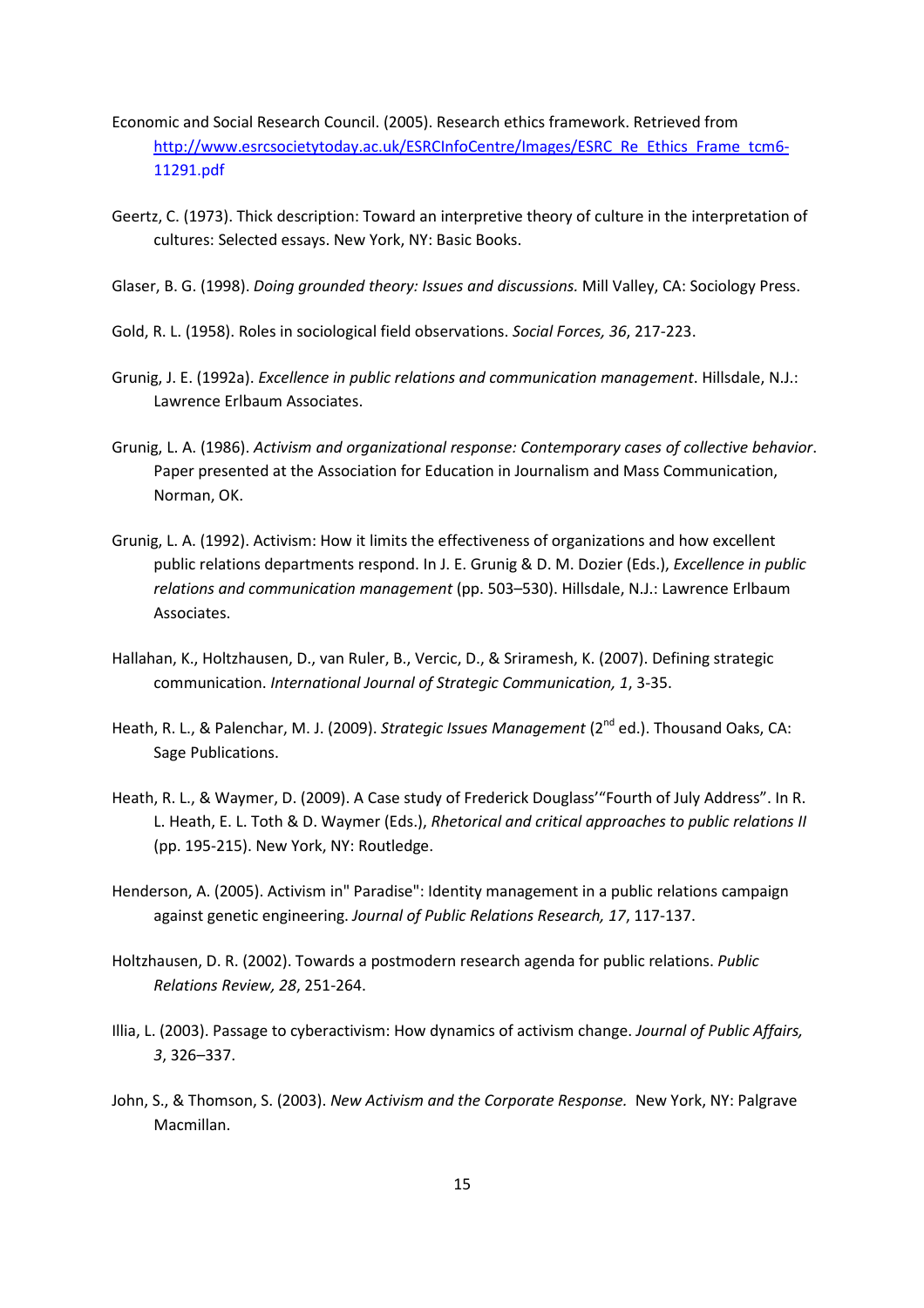- Karlberg, M. (1996). Remembering the public in public relations research: From theoretical to operational symmetry. *Journal of Public Relations Research, 8*(4), 263-278.
- Klandermans, B., & Staggenborg, S. (2002). *Methods of social movement research.* South Minneapolis, MN: University of Minnesota Press.
- L'Etang, J. (2005). Critical public relations: Some reflections. *Public Relations Review, 31*, 521-526.
- L'Etang, J., & Pieczka, M. (2006). *Public Relations Critical Debates and Contemporary Practice*. Mahwah, N.J.: Lawrence Erlbaum Associates.
- Leitch, S., & Neilson, D. (2001). Bringing publics into public relations: New theoretical frameworks for practice. In R. L. Heath (Ed.), *Handbook of public relations* (pp. 127–138). Thousand Oaks, CA: Sage Publications.
- Lichterman, P. (1998). What do movements mean? The value of participant-observation. *Qualitative Sociology, 21*(4), 401-418.
- Lichterman, P. (2002). Seeing structure happen: Theory-driven participant observation. In B. Klandermans & S. Staggenborg (Eds.), *Methods of social movement research* (pp. 118–145). South Minneapolis, MN: University of Minnesota Press.
- Motion, J., & Weaver, C. K. (2005). A Discourse perspective for critical public relations research: Life sciences network and the battle for truth. *Journal of Public Relations Research, 17*, 49-67.
- Rabikowska, M. (2010). Whose street is it anyway? Visual ethnography and self-reflection. *Qualitative Market Research: An International Journal, 13*, 58-83.
- Smith, M. F., & Ferguson, D. P. (2001). Activism. In L. H. Robert (Ed.), *Handbook of public relations*  (pp. 291–300). Thousand Oaks, CA: Sage
- Stauber, J., & Rampton, S. (1995). *Toxic sludge is good for you! Lies, damn lies and the public relations industry.* Monroe, ME: Common Courage Press.
- Stokes, A. Q., & Rubin, D. (2010). Activism and the limits of symmetry: The Public relations battle between Colorado GASP and Philip Morris. *Journal of Public Relations Research, 22*(1), 26 - 48.
- Tedlock, B. (2005). The observation of participation and the emergence of public ethnography. In N. K. Denzin & Y. S. Lincoln (Eds.), *The Sage handbook of qualitative research* (3rd ed., pp. 474- 475). Thousand Oaks, CA: Sage Publications.
- Thome, B. (1979). Political activist as participant observer: Conflicts Of commitment in a study of the draft resistance movement of the 1960's. *Symbolic interaction, 2*, 73-88.